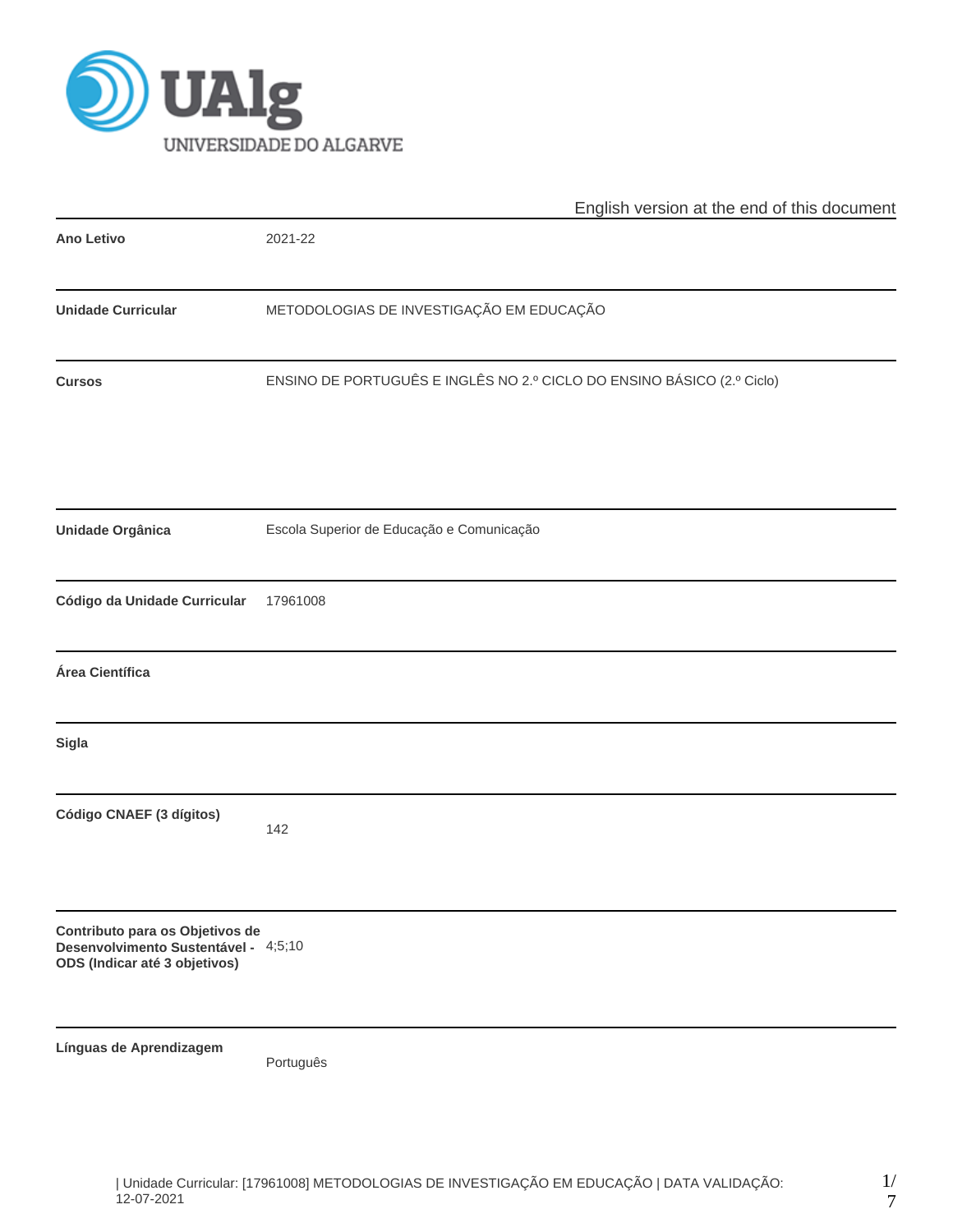

**Modalidade de ensino**

Presencial

**Docente Responsável** Carla Alexandra Lourenço Duarte Rocha Dionísio Gonçalves

| <b>DOCENTE</b>                                           | <b>TIPO DE AULA I</b> |                       | TURMAS   TOTAL HORAS DE CONTACTO (*) |
|----------------------------------------------------------|-----------------------|-----------------------|--------------------------------------|
| Carla Alexandra Lourenco Duarte Rocha Dionísio Goncalves | חד ּיד∩               | $TD4 \cdot \bigcap 1$ | 15TP: 7.5O                           |

\* Para turmas lecionadas conjuntamente, apenas é contabilizada a carga horária de uma delas.

| <b>ANO</b> | <b>PERIODO DE FUNCIONAMENTO*</b> | <b>HORAS DE CONTACTO</b> | <b>HORAS TOTAIS DE TRABALHO</b> | <b>ECTS</b> |
|------------|----------------------------------|--------------------------|---------------------------------|-------------|
| $-40$      | ا ب                              | 15TP: 7.5OT              | 84                              |             |

\* A-Anual;S-Semestral;Q-Quadrimestral;T-Trimestral

# **Precedências**

Sem precedências

## **Conhecimentos Prévios recomendados**

Não requer conhecimentos prévios.

## **Objetivos de aprendizagem (conhecimentos, aptidões e competências)**

Promover a aplicação dos métodos de investigação em educação com vista à ação profissional do professor, particularmente nos contextos de prática nas salas de aula do 2. ° ciclo do ensino básico. Capacitar os estudantes para a formulação de questões e execução de design de investigação designadamente no contexto das práticas profissionais de educação, com incidência nas técnicas de observação e de inquirição dos atores e dos contextos educativos. Promover a partilha comunicativa acerca de descobertas e constatações resultantes da ação investigativa com professores, com especial inserção no trabalho colaborativo com professores, investigadores ou outros profissionais em contextos educativos. Alertar para as dificuldades que decorrem do envolvimento do investigador/professor enquanto observador participante no contexto educativo e da necessidade de investigar a própria prática profissional e colaborar com os restantes atores e gestores educativos.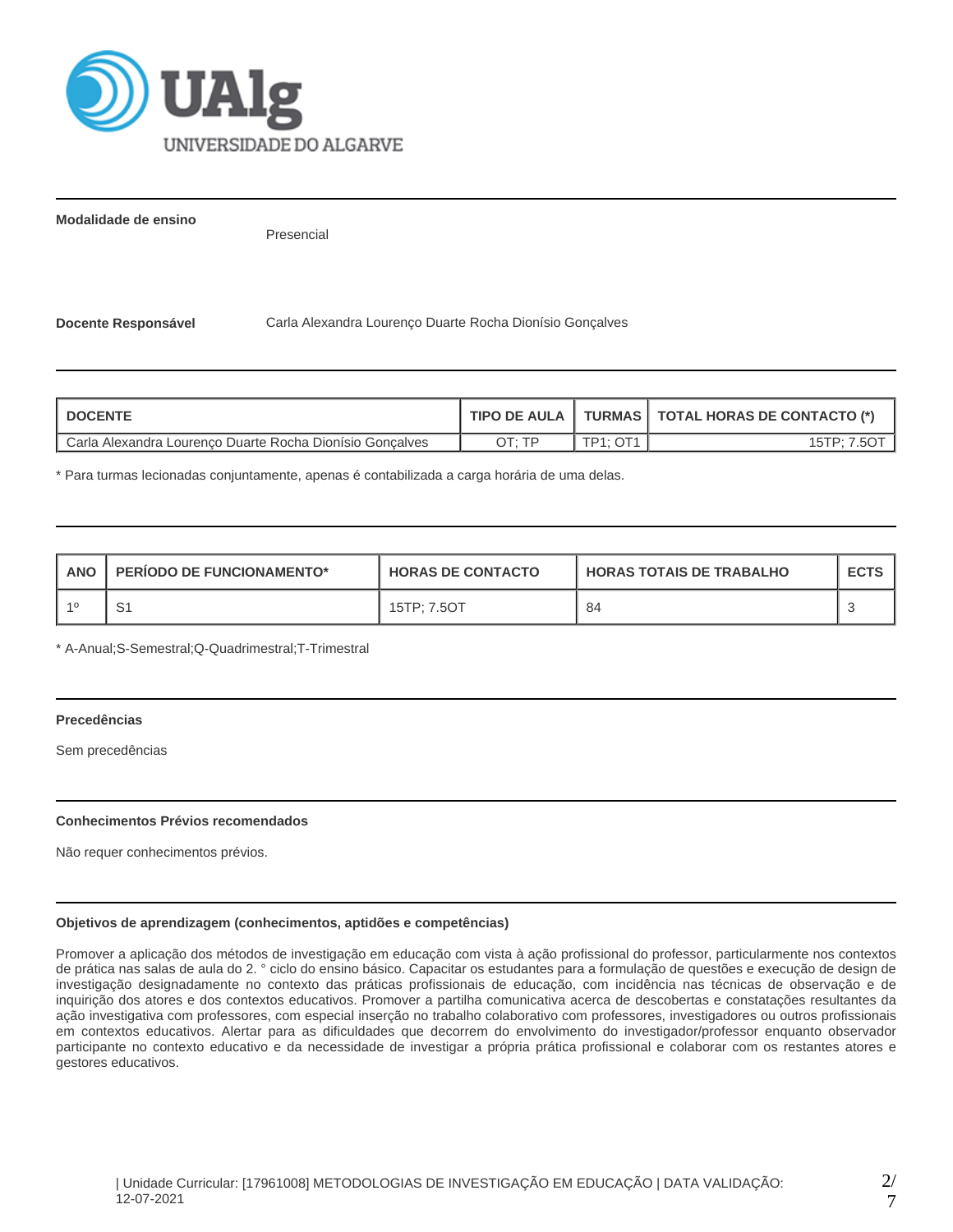

#### **Conteúdos programáticos**

Motivação pessoal e profissional e questões de pesquisa: Questões de pesquisa abertas ou hipóteses de relações entre variáveis; Abordagens Qualitativas e Quantitativas.

Quadro teórico e pesquisa bibliográfica: Definição de um quadro teórico; Pesquisa bibliográfica; Fichas de leitura e Referencias Bibliográficas.

Natureza e recolha *de dados: Observação de contextos educativos (obs. participada);* Colaboração *com profissionais (entre investigadores e* professores); inquirição de atores educativos (entrevista e questionário); Análise Documental (documentação histórica e produções escolares e noutros contextos). Análise de dados e apresentação de resultados: Métodos estatísticos e experimentais; Análise de conteúdo.

Categorização dos dados; analise interpretativa.

Questões de pesquisa e conclusões: O retomar da hipótese ou das questões de pesquisa; A literatura, o nosso estudo e as conclusões.

O papel da investigação nas práticas profissionais e a construção do conhecimento do professor.

# **Metodologias de ensino (avaliação incluída)**

Apresentação das principais ideias, conceitos e teorias. Discussão dos artigos em resultado de investigação desenvolvidas em contextos educativos. Experiencias de aprendizagem, incluindo atividades de natureza prática, como a construção de instrumentos de recolha de dados e a elaboração de um projeto de investigação, com incidência na observação, na inquirição e na colaboração entre professores, no contexto da IPP, particularmente na PES.

Realização de 1 trabalho individual, consistindo nas linhas central de um projeto de investigação (com observação e/ou inquisição) (70%).

Realização de uma análise critica individual de um artigo de investigação/divulgação de temáticas relacionadas com a educação de crianças até aos 12 anos ou de comunidades educativas (30%).

A não realização de qualquer um dos instrumentos de avaliação corresponde à classificação de zero nesse instrumento de avaliação.

Classificação final = 0,3 Analise Critica + 0,7 Projeto de investigação.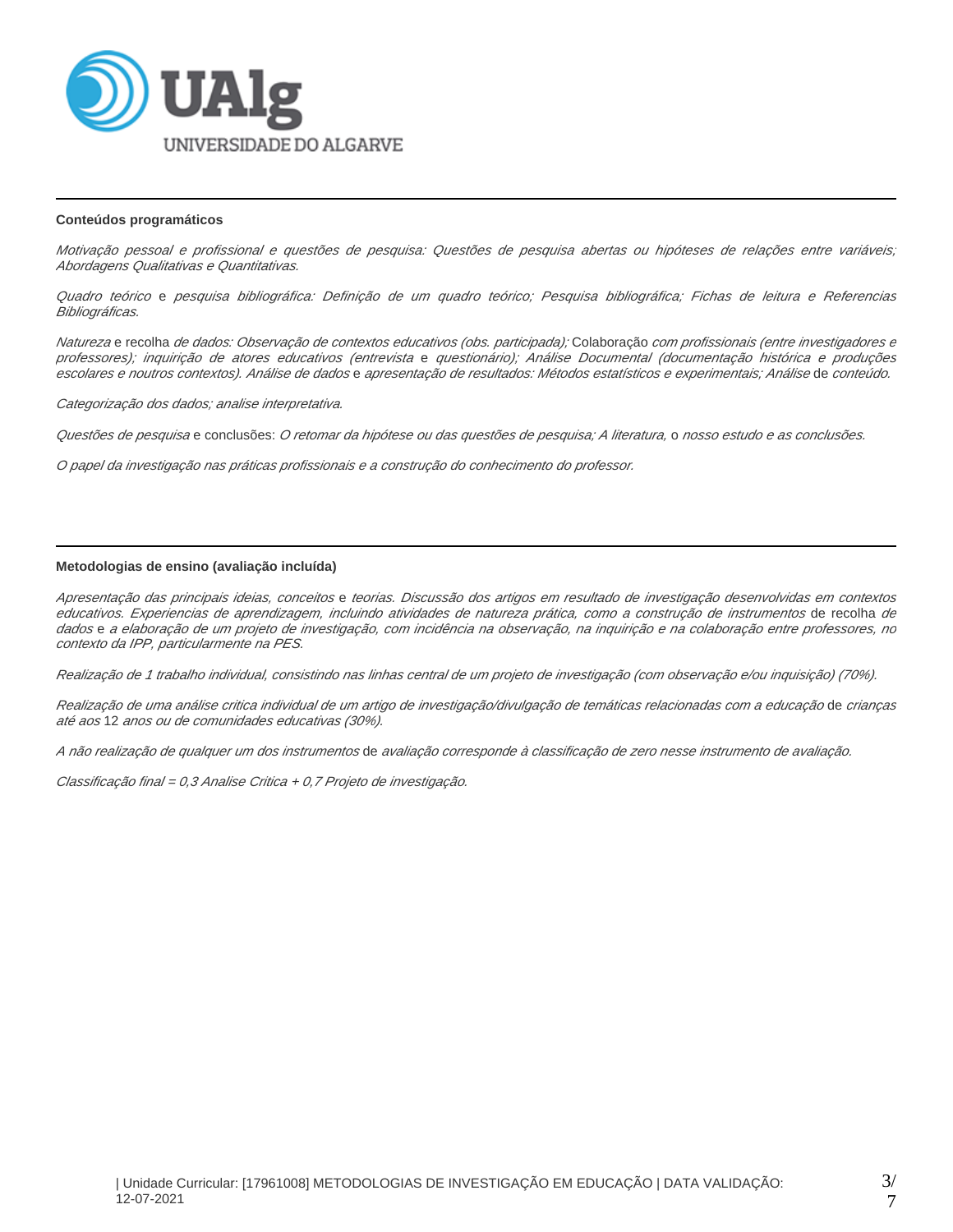

## **Bibliografia principal**

Afonso, N. (2014). *Investigação naturalista em educação* (2.ª ed.). ASA.

Altan, S., & Lane, J. L. (2018). Teachers' narratives: A source for exploring the influences of teachers' significant life experiences on their dispositions and teaching practices. Teaching and Teacher Education, 74, 238-248.<https://doi.org/10.1016/j.tate.2018.05.012>

Anderson, T., & Shattuck, J. (2012). Design-Based Research: A Decade of Progress in Education Research. Educational Researcher, 41 (1), 16-25.

Bardin, L. (2009). Análise de conteúdo (5ª ed.). Edições 70, Lda.

Bogdan, R., & Biklen, S. (2013). *Investigação qualitativa em educação: Uma introdução à teoria e aos métodos*. Porto Editora.

Flick, U. (2019 **).** El diseño de la Investigación Cualitativa . Ediciones Morata, S.L.

Gibbs, G. (2012). El análisis de datos cualitativos en investigación cualitativa. Ediciones Morata, S. L.

Quivy, R. & Campenhoudt, L. V. (2018 *). Manual de Investigação em Ciências Sociais* . Gradiva.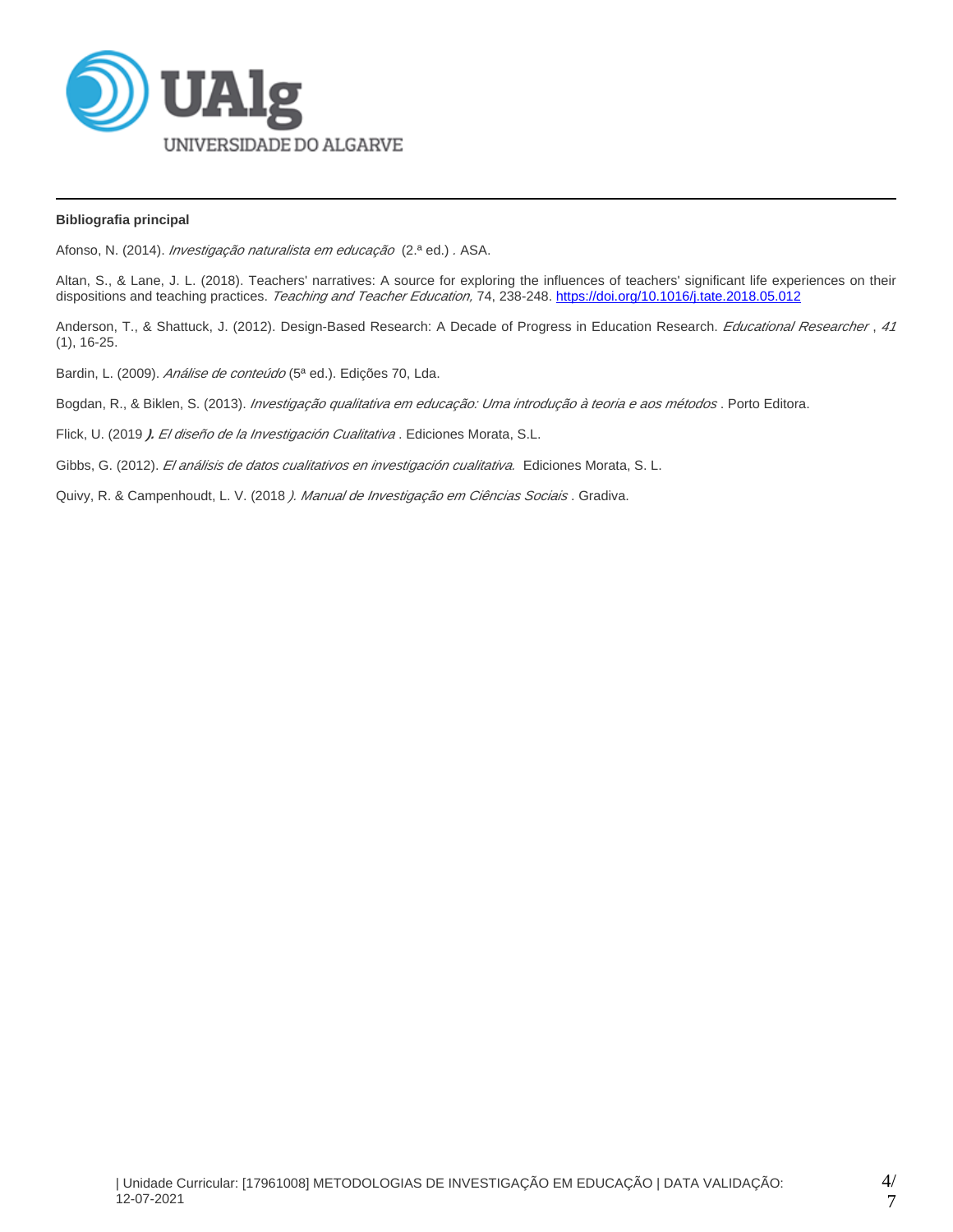

| <b>Academic Year</b>                                                                                   | 2021-22                                                                                    |
|--------------------------------------------------------------------------------------------------------|--------------------------------------------------------------------------------------------|
| <b>Course unit</b>                                                                                     | RESEARCH METHODOLOGIES IN EDUCATION                                                        |
| <b>Courses</b>                                                                                         | TEACHING OF PORTUGUESE AND ENGLISH IN THE SECOND CYCLE OF BASIC EDUCATION<br>Common Branch |
| <b>Faculty / School</b>                                                                                | SCHOOL OF EDUCATION AND COMMUNICATION                                                      |
| <b>Main Scientific Area</b>                                                                            |                                                                                            |
| Acronym                                                                                                |                                                                                            |
| <b>CNAEF</b> code (3 digits)                                                                           | 142                                                                                        |
| <b>Contribution to Sustainable</b><br><b>Development Goals - SGD</b><br>(Designate up to 3 objectives) | 4;5;10                                                                                     |
| Language of instruction                                                                                | Portuguese                                                                                 |
| <b>Teaching/Learning modality</b>                                                                      | Presential                                                                                 |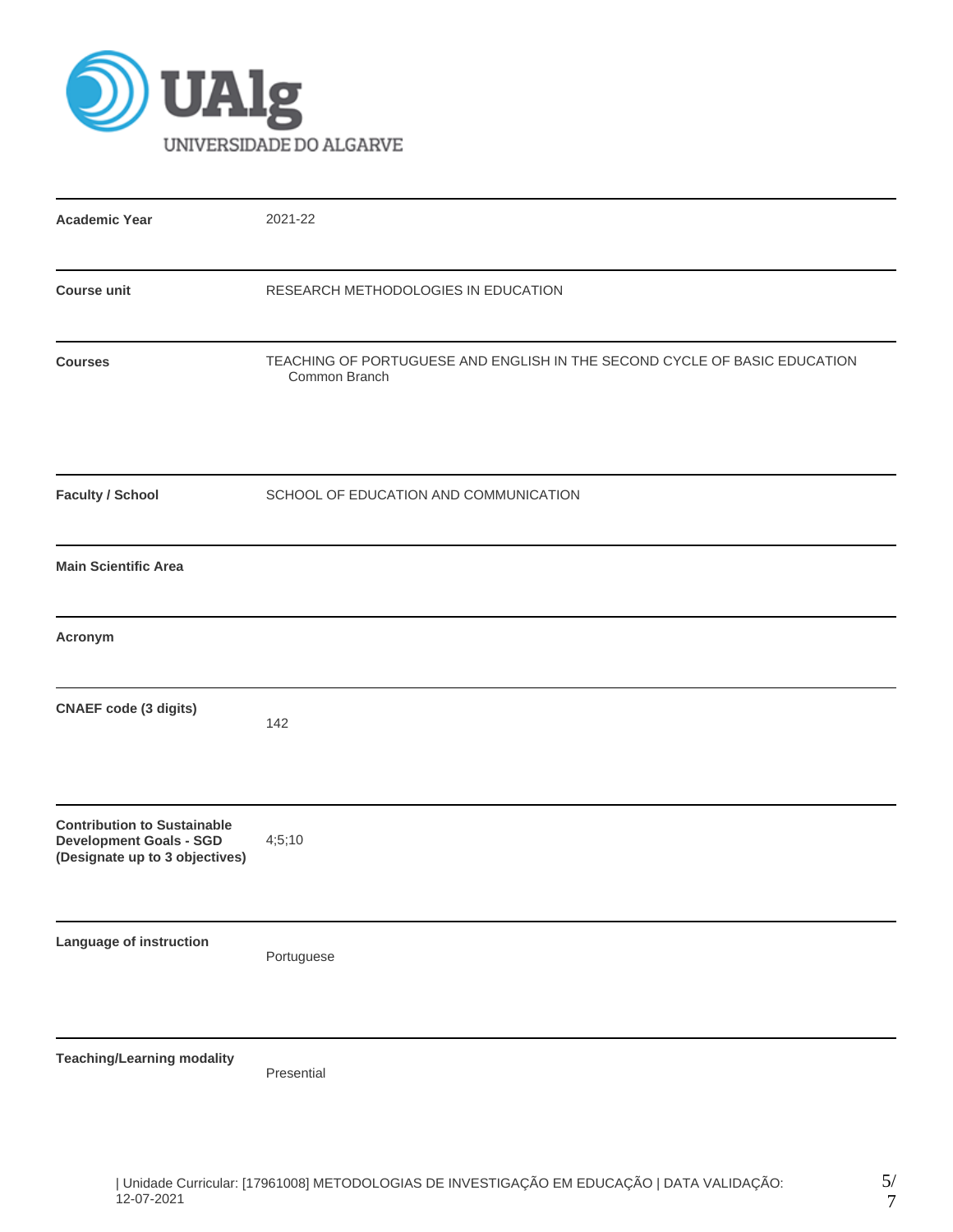

**Coordinating teacher** Carla Alexandra Lourenço Duarte Rocha Dionísio Gonçalves

| Teaching staff                                           | Туре       | <b>Classes</b>        | Hours (*)      |
|----------------------------------------------------------|------------|-----------------------|----------------|
| Carla Alexandra Lourenco Duarte Rocha Dionísio Goncalves | TD.<br>CTC | $TD4 \cdot \bigcap 4$ | .507<br>15TP:7 |

\* For classes taught jointly, it is only accounted the workload of one.

| Cont |    | TD. |    | <u>те</u> |    |        |      | otal |
|------|----|-----|----|-----------|----|--------|------|------|
|      | ıc |     | ШC | IЮ<br>I   | ШC | $\sim$ | -lic | 84   |

T - Theoretical; TP - Theoretical and practical ; PL - Practical and laboratorial; TC - Field Work; S - Seminar; E - Training; OT - Tutorial; O - Other

## **Pre-requisites**

no pre-requisites

## **Prior knowledge and skills**

Not applicable

# **The students intended learning outcomes (knowledge, skills and competences)**

To promote the application of research methods in education with a view to the professional action of the teacher, particularly in the contexts of practice in the classrooms of the 2nd cycle of basic education. To train students in the formulation of questions and implementation of research design, particularly in the context of professional practices in education, with a focus on techniques of observation and inquiry or actors and educational contexts. To promote communicative sharing about discoveries and findings resulting from investigative action with teachers, with special insertion in collaborative work with teachers, researchers or other professionals in educational contexts. To alert to the difficulties arising from the involvement of the researcher/teacher as a participating observer in the educational context and the need to investigate their own professional practice and collaborate with other actors and educational managers.